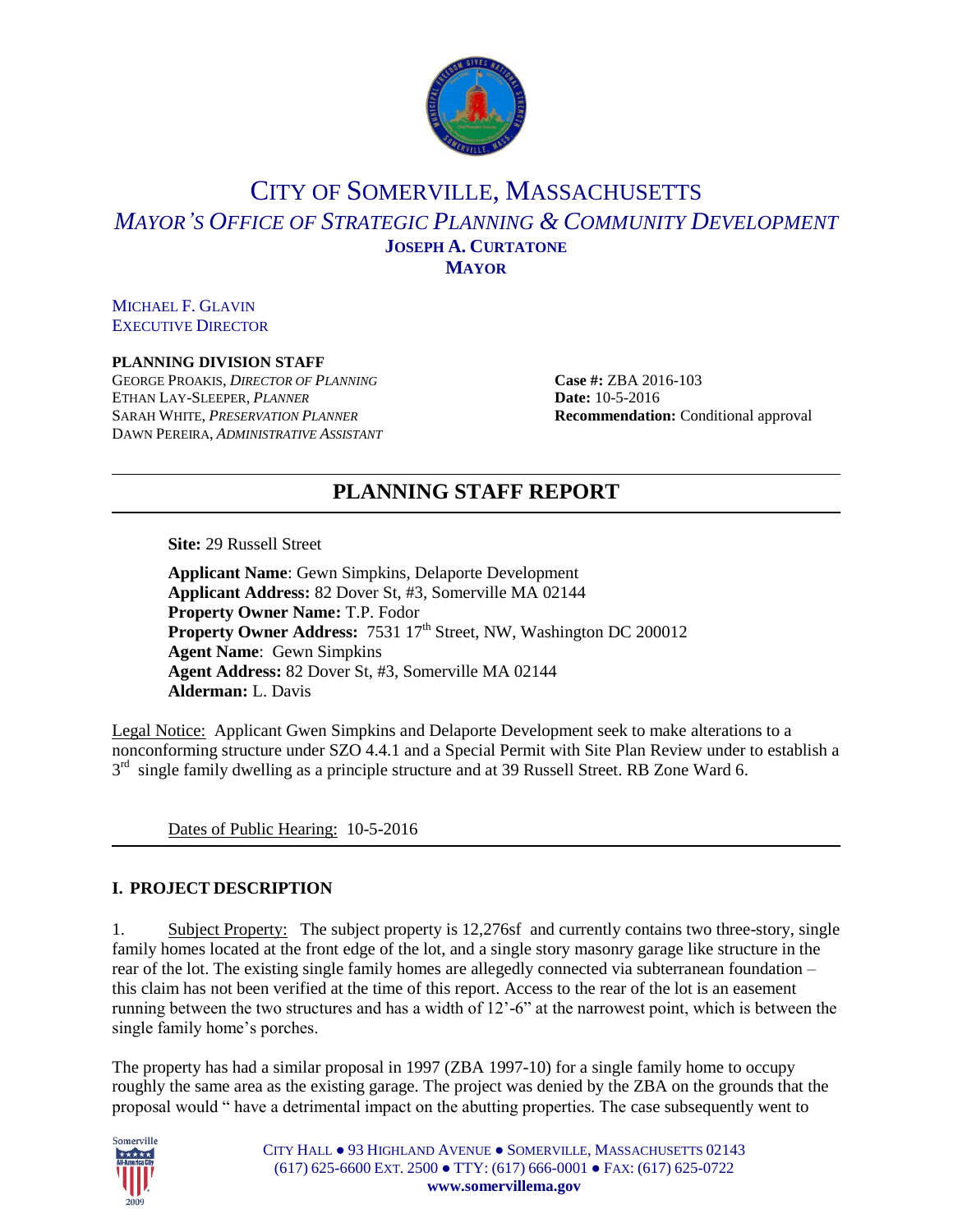land court where the ZBA denial was upheld, and an SPSR requirement placed on establishing a 3<sup>rd</sup> residential unit on the site.

2. Proposal: proposal is to demolish rear structure and replace it with a single family home located off the rear lot line. The home will be four bedrooms with a basement and level above. There will be a subgrade garage accommodating two standard parking spaces, with two more parking spaces between the new structure and the existing homes. The placement of a residence behind another residence is an atypical situation and generally something not supported by staff. This case is not anticipated to set any type of precedence for dwelling units in a rear yard. The proposed zoning will not allow principle structures to be placed in the rear yard of another structure.

## 3. Green Building Practices: Stretch code shall be met

4. Comments:

*Fire Prevention*: fire prevention has indicated that while the distances between the existing structures do not meet fire code for access, the fact that a single story single family structure with full fire suppression is being proposed they are amenable to the project.

*Traffic & Parking*: None at time of report

*Wiring Inspection: New connections shall be buried.*

*Lights and Lines:* None at time of report

*Engineering*: Full civil and drain plan is required, with connection plans to municipal services.

*Historic Preservation*: N/A

*Design Review Committee: N/A*

*Ward Alderman*: The ward alderman expressed interest in seeing a green roof on the structure.

## **II. FINDINGS FOR SPECIAL PERMIT with SITE PLAN REVIEW (SZO §5.2 and 4.4.1):**

In order to grant a special permit with site plan review, the SPGA must make certain findings and determinations as outlined in §5.2.5 of the SZO. This section of the report goes through §5.2.5 in detail.

1. Information Supplied:

The Staff finds that the information provided by the Applicant conforms to the requirements of §5.2.3 of the SZO and allows for a comprehensive analysis of the project.

2. Compliance with Standards: *The Applicant must comply "with such criteria or standards as may be set forth in this Ordinance which refer to the granting of the requested special permit with site plan review."*

The applicant is seeking to establish a third principle structure on the site, an SPSR condition was enacted by the 1997-10 ZBA decision and further supported by a court ruling.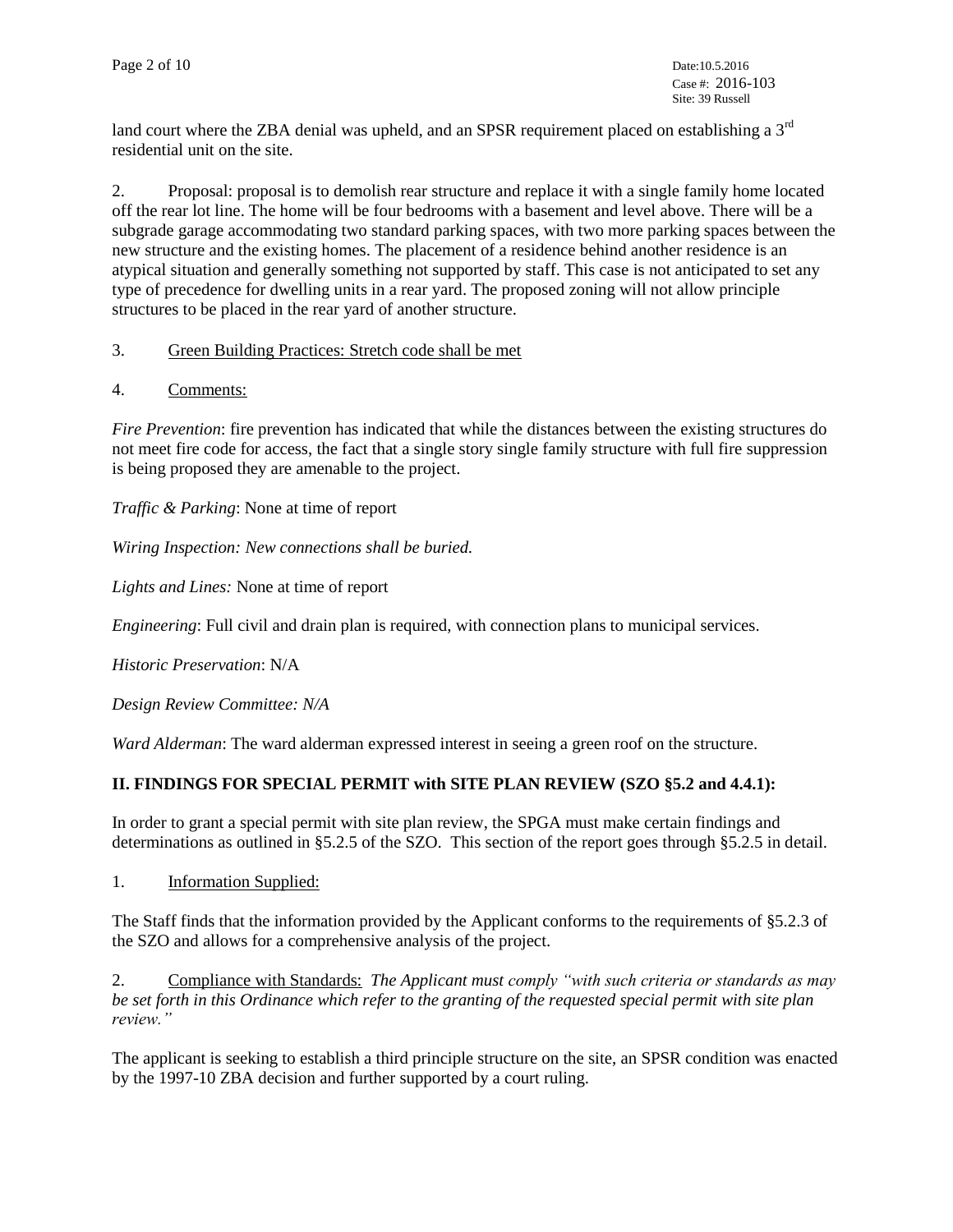Section 4.4.1 states that "[l]awfully existing nonconforming structures other than one- and two-family dwellings may be enlarged, extended, renovated or altered only by special permit authorized by the SPGA.

Though perhaps used as a garage now it was at one time a business of sort the alteration of the rear garage structure triggers 4.4.1 as it is non-conforming with side and rear setbacks.

In considering a special permit under §4.4. staff finds the construction of a third principle dwelling unit is not in keeping with the surrounding neighborhood as there are no other known situations such as this in the immediate area, though three dwelling units are allowed in the RB Zone.

3. Purpose of District: *The Applicant has to ensure that the project "is consistent with the intent of the specific zoning district as specified in Article 6".*

## 6.1.2. RB - Residence Districts.

Purpose. To establish and preserve medium density neighborhoods of one-, two- and three-family homes, free from other uses except those which are both compatible with and convenient to the residents of such districts.

The site and project are unique in that the single lot currently has two single family detached homes, and is seeking to add a third. While the unit count is allowed by right within the RB zone having three separate structures on a single lot will have an adverse impact on density and privacy for abutting neighbors. Neighbors have mostly supported the project at the time of this report.

4. Site and Area Compatibility: The Applicant has to ensure that the project "(i)s designed in a manner that is compatible with the existing natural features of the site and is compatible with the characteristics of the surrounding area, and that the scale, massing and detailing of the buildings are compatible with those prevalent in the surrounding area".

Surrounding Neighborhood: the surrounding neighborhood is an eclectic mix of single, two, and three family homes in a variety of architectural styles. The proposed design is in harmony, but a third principle structure on the lot is not harmonious with the character of the neighborhood.

Impacts of Proposal (Design and Compatibility): The design is compatible with surrounding architecture in general form and detail.

5. Functional Design: *The project must meet "accepted standards and criteria for the functional design of facilities, structures, and site construction."*

The project meets accepted standards for functionality. While having a diminished street presence it is aesthetically pleasing.

6. Impact on Public Systems: *The project will "not create adverse impacts on the public services and facilities serving the development, such as the sanitary sewer system, the storm drainage system, the public water supply, the recreational system, the street system for vehicular traffic, and the sidewalks and footpaths for pedestrian traffic."*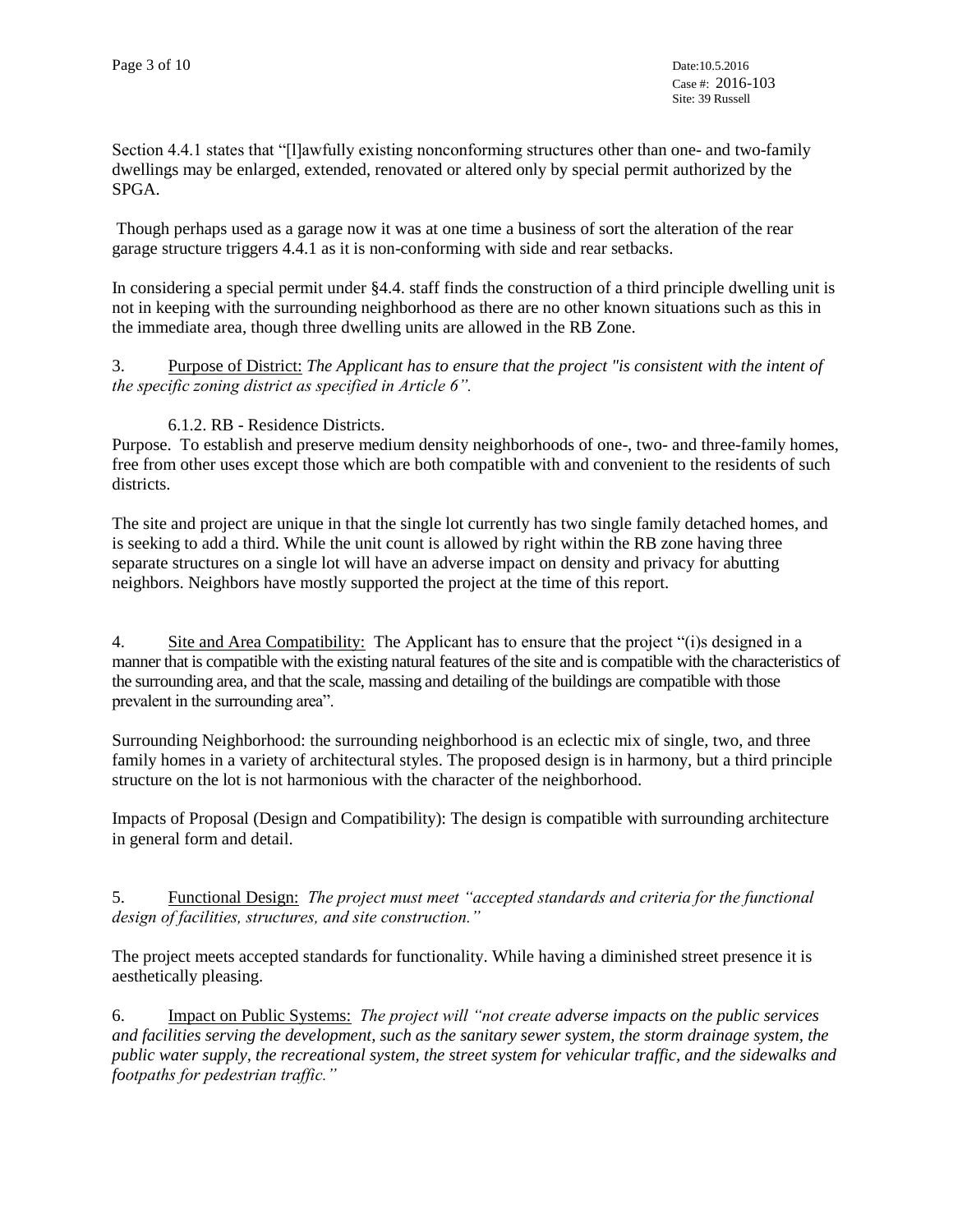The project is conditioned to comply with the city storm water policy.

7. Environmental Impacts: *"The proposed use, structure or activity will not constitute an adverse impact on the surrounding area resulting from: 1) excessive noise, level of illumination, glare, dust, smoke, or vibration which are higher than levels now experienced from uses permitted in the surrounding area; 2) emission of noxious or hazardous materials or substances; 3) pollution of water ways or ground water; or 4) transmission of signals that interfere with radio or television reception."*

No adverse environmental impacts are anticipated with respect to items 1-4 as outlined above as a result of the proposed construction.

8. Consistency with Purposes: *"Is consistent with: 1) the purposes of this Ordinance, particularly those set forth in Article 1 and Article 5; and 2) the purposes, provisions, and specific objectives applicable to the requested special permit with site plan review which may be set forth elsewhere in this Ordinance, such as, but not limited to, those at the beginning of the various sections."*

The proposal is consistent with the general purposes of the Ordinance as set forth under §1.2, which includes, but is not limited to The purposes of the Ordinance are to promote the health, safety, and welfare of the inhabitants of the City of Somerville; to provide for and maintain the uniquely integrated structure of uses in the City; to lessen congestion in the streets; to protect health; to secure safety from fire, panic and other dangers; to provide adequate light and air; to prevent the overcrowding of land; to avoid undue concentration of population; to facilitate the adequate provision of transportation, water, sewerage, schools, parks and other public requirements; to conserve the value of land and buildings; to preserve the historical and architectural resources of the City; to adequately protect the natural environment; to encourage the most appropriate use of land throughout the City; to protect and promote a housing stock that can accommodate the diverse household sizes and life stages of Somerville residents at all income levels, paying particular attention to providing housing affordable to individuals and families with low and moderate incomes; and to preserve and increase the amenities of the municipality.

9. Preservation of Landform and Open Space: *The Applicant has to ensure that "the existing land form is preserved in its natural state, insofar as practicable, by minimizing grading and the erosion or stripping of steep slopes, and by maintaining man-made features that enhance the land form, such as stone walls, with minimal alteration or disruption. In addition, all open spaces should be designed and planted to enhance the attractiveness of the neighborhood. Whenever possible, the development parcel should be laid out so that some of the landscaped areas are visible to the neighborhood."*

The project will maintain a balance of open space currently on the lot, however it will shift the visible open space to behind the structure and out of public view.

10. Relation of Buildings to Environment: *The Applicant must ensure that "buildings are: 1) located harmoniously with the land form, vegetation and other natural features of the site; 2) compatible in scale, design and use with those buildings and designs which are visually related to the development site; 3) effectively located for solar and wind orientation for energy conservation; and 4) advantageously located for views from the building while minimizing the intrusion on views from other buildings."*

The proposed structure occupies roughly the same volumetric space as the existing and is outside of all setbacks. The 3<sup>rd</sup> principle structure introduces an interesting if not a disharmonious massing scheme that is atypical for the neighborhood.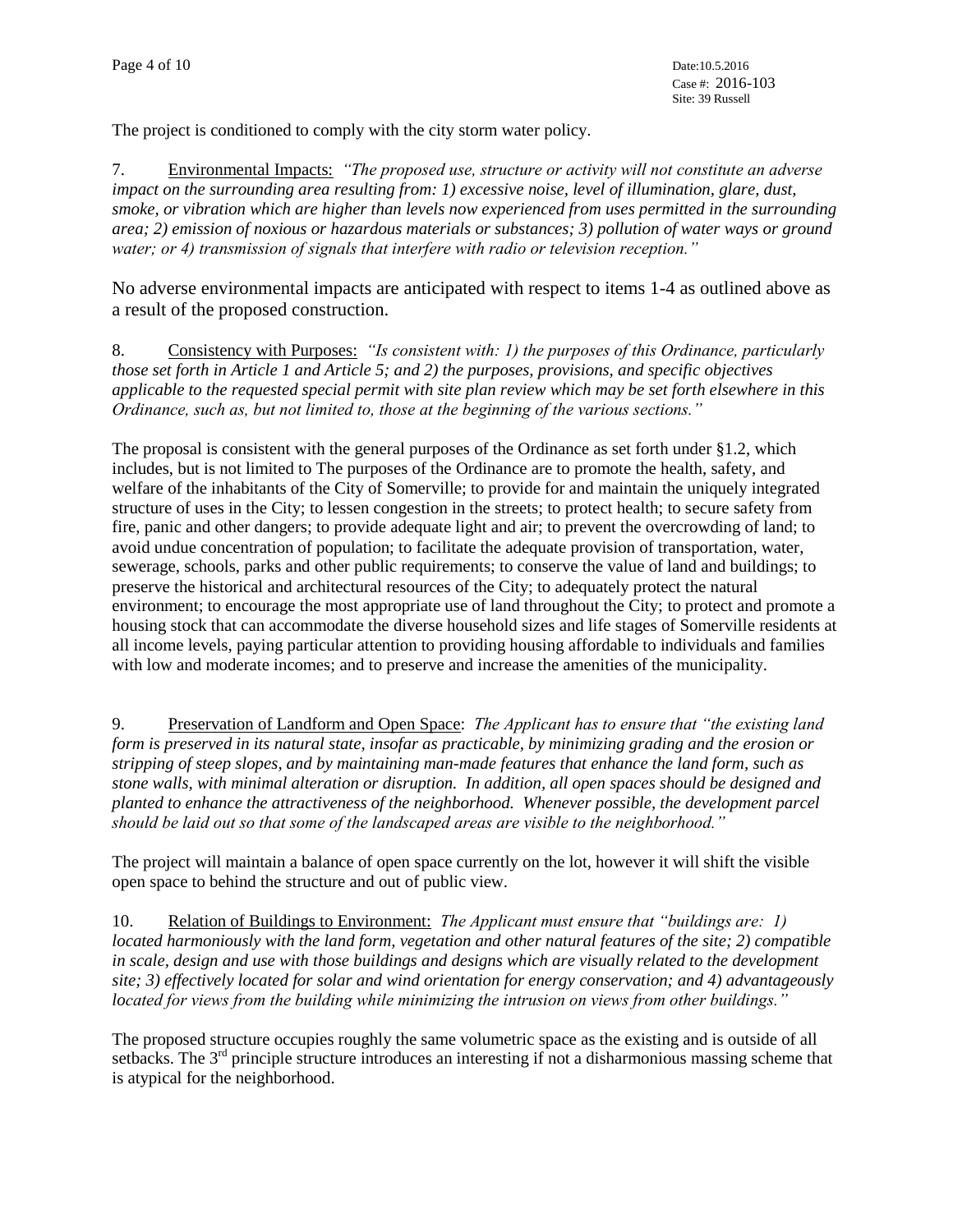11. Storm water Drainage: *The Applicant must demonstrate that "special attention has been given to proper site surface drainage so that removal of surface waters will not adversely affect neighboring properties or the public storm drainage system. Storm water shall be removed from all roofs, canopies, and powered area, and routed through a well-engineered system designed with appropriate storm water management techniques. Skimming devices, oil, and grease traps, and similar facilities at the collection or discharge points for paved surface runoff should be used, to retain oils, greases, and particles. Surface water on all paved areas shall be collected and/or routed so that it will not obstruct the flow of vehicular or pedestrian traffic and will not create puddles in the paved area. In larger developments, where practical, the routing of runoff through sheet flow, swales or other means increasing filtration and percolation is strongly encouraged, as is use of retention or detention ponds. In instances of below grade parking (such as garages) or low lying areas prone to flooding, installation of pumps or other devices to prevent backflow through drains or catch basins may be required."*

The storm water infiltration system will be reviewed by the City Engineering staff to ensure compliance with the City's Storm water policy, and will implement any mitigation method or payment in lieu of that is deemed necessary by the engineering department.

12. Historic or Architectural Significance: *N/A*

13. Enhancement of Appearance: *The Applicant must demonstrate that "the natural character and appearance of the City is enhanced. Awareness of the existence of a development, particularly a non residential development or a higher density residential development, should be minimized by screening views of the development from nearby streets, residential neighborhoods of City property by the effective use of existing land forms, or alteration thereto, such as berms, and by existing vegetation or supplemental planting."*

The new structure will replace a moldering garage which is overgrown and frequented by transient persons and vandals. New and improved landscaping will be installed enhancing the appearance to abutters and people on the public way.

14. Lighting: *With respect to lighting, the Applicant must ensure that "all exterior spaces and interior public and semi-public spaces shall be adequately lit and designed as much as possible to allow for surveillance by neighbors and passersby."*

The lighting will be appropriate to the proposed residential use, conform to dimensions specified in the SZO, and is conditioned not to interfere with neighboring properties.

15. Emergency Access: *The Applicant must ensure that "there is easy access to buildings, and the grounds adjoining them, for operations by fire, police, medical and other emergency personnel and equipment."*

According to fire prevention there is inadequate access to the proposed structure. The code for driveway width access for fire apparatus is 18 feet. Fire prevention has typically allowed that requirement to be reduced to 14 feet if the building has a sprinkler system. This plan does not satisfy either requirement. However as the structure is a 1-story single family with full suppression fire prevention is willing to accept the proposal.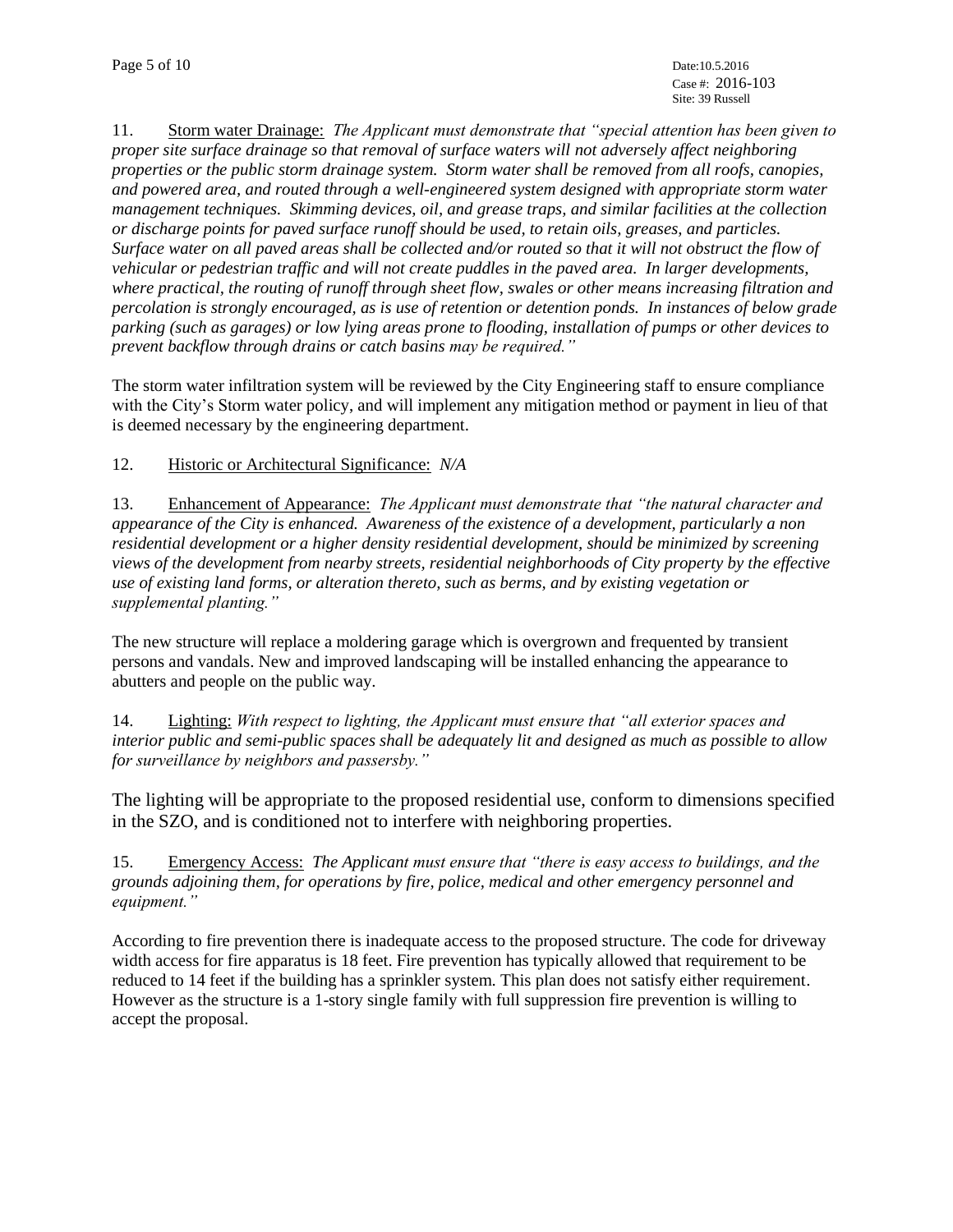16. Location of Access: *The Applicant must ensure that "the location of intersections of access drives with the City arterial or collector streets minimizes traffic congestion."*

Access is granted via an easement between two single family structures. The easement is only 12"-6' and will be used as the main access for all three residential units.

17. Utility Service: *The Applicant must ensure that "electric, telephone, cable TV and other such lines and equipment are placed underground from the source or connection, or are effectively screened from public view."*

All new service will be underground.

18. Prevention of Adverse Impacts: *The Applicant must demonstrate that "provisions have been made to prevent or minimize any detrimental effect on adjoining premises, and the general neighborhood, including, (1) minimizing any adverse impact from new hard surface ground cover, or machinery which emits heat, vapor, light or fumes; and (2) preventing adverse impacts to light, air and noise, wind and temperature levels in the immediate vicinity of the proposed development.;"*

Minimal negative impacts are anticipated as a result of the proposed project and residential use. Open spaces will be designed and planted to enhance the site permeability and quality of landscaping.

## 19. Signage: *N/A*

20. Screening of Service Facilities: *The Applicant must ensure that "exposed transformers and other machinery, storage, service and truck loading areas, dumpsters, utility buildings, and similar structures shall be effectively screened by plantings or other screening methods so that they are not directly visible from either the proposed development or the surrounding properties."*

All required parking will be indoors, as will garage and recycling. If the design is not conducive to the storage of garbage and recycling inside it will be conditioned to be screened by a staff approved material in a staff approved location.

21. Screening of Parking: Parking will be in a garage or obscured by the other principle structures.

21. Housing Impact: Will not create adverse impacts on the stock of existing affordable housing*.*

### 22. SomerVision Plan: Creation of a new single dwelling unit

23. Impact on Affordable Housing: *In conjunction with its decision to grant or deny a special permit for a structure of four or more units of housing, the SPGA shall make a finding and determination as to how implementation of the project would increase, decrease, or leave unchanged the number of units of rental and home ownership housing that are affordable to households with low or moderate incomes, as defined by HUD, for different sized households and units.*

N/A

### **III. RECOMMENDATION**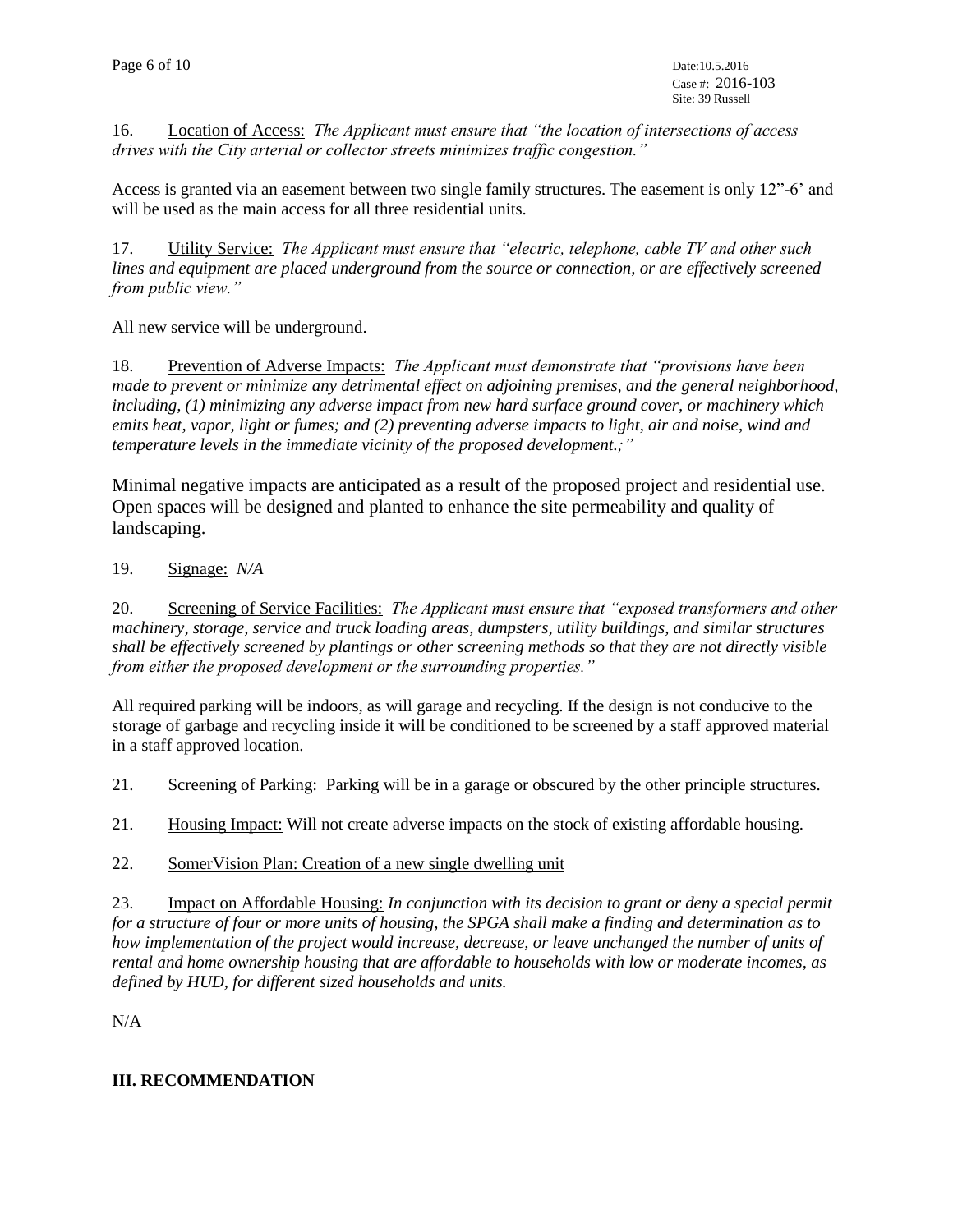## **Special Permit with Site Plan Review under §5.2**

Based on the materials submitted by the Applicant, the above findings and subject to the following conditions, the Planning Staff recommends **CONDITIONAL APPROVAL** of the requested **SPECIAL PERMIT with SITE PLAN REVIEW.**

The recommendation is based upon a technical analysis by Planning Staff of the application material based upon the required findings of the Somerville Zoning Ordinance, and is based only upon information submitted prior to the public hearing. This report may be revised or updated with new recommendations, findings and/or conditions based upon additional information provided to the Planning Staff during the public hearing process.

(Updated Recommendations for 10-5-2016 meeting)

| $\#$         | <b>Condition</b>                                                                                                                                                                                |                                                                | <b>Timeframe</b><br>for<br>Compliance | <b>Verified</b><br>(initial) | <b>Notes</b> |
|--------------|-------------------------------------------------------------------------------------------------------------------------------------------------------------------------------------------------|----------------------------------------------------------------|---------------------------------------|------------------------------|--------------|
|              | This approval is based upon the following application<br>materials and the plans submitted by the Applicant:                                                                                    |                                                                | CO / BP                               | ISD/Plng.                    |              |
|              | Date (Stamp Date)                                                                                                                                                                               | <b>Submission</b>                                              |                                       |                              |              |
|              | 8.18-2016                                                                                                                                                                                       | Initial application<br>submitted to the City<br>Clerk's Office |                                       |                              |              |
|              | 8.17.16                                                                                                                                                                                         | Modified plans submitted<br>to OSPCD                           |                                       |                              |              |
|              | 8.12.16 (rear elevations                                                                                                                                                                        | Modified plans submitted<br>to OSPCD                           |                                       |                              |              |
|              | Any changes to the approved site plan and elevations that<br>are not de minimis must receive SPGA approval.                                                                                     |                                                                |                                       |                              |              |
|              | <b>Affordable Housing/Linkage</b>                                                                                                                                                               |                                                                |                                       |                              |              |
| $\mathbf{1}$ | The structure shall be fully suppressed with a sprinkler<br>system and have hardwired smoke detectors.                                                                                          |                                                                | CO                                    | FP                           |              |
| 2            | The Applicant must contact the Engineering<br>Department to obtain a street address prior to a<br>building permit being issued.                                                                 |                                                                | <b>BP</b>                             | Eng                          |              |
| 3            | The Applicant shall complete the Site Plan Review<br>Checklist and supply the information to the<br>Engineering Office. The plans must comply with the<br>City's Storm water Management Policy. |                                                                | <b>BP</b>                             | Eng.                         |              |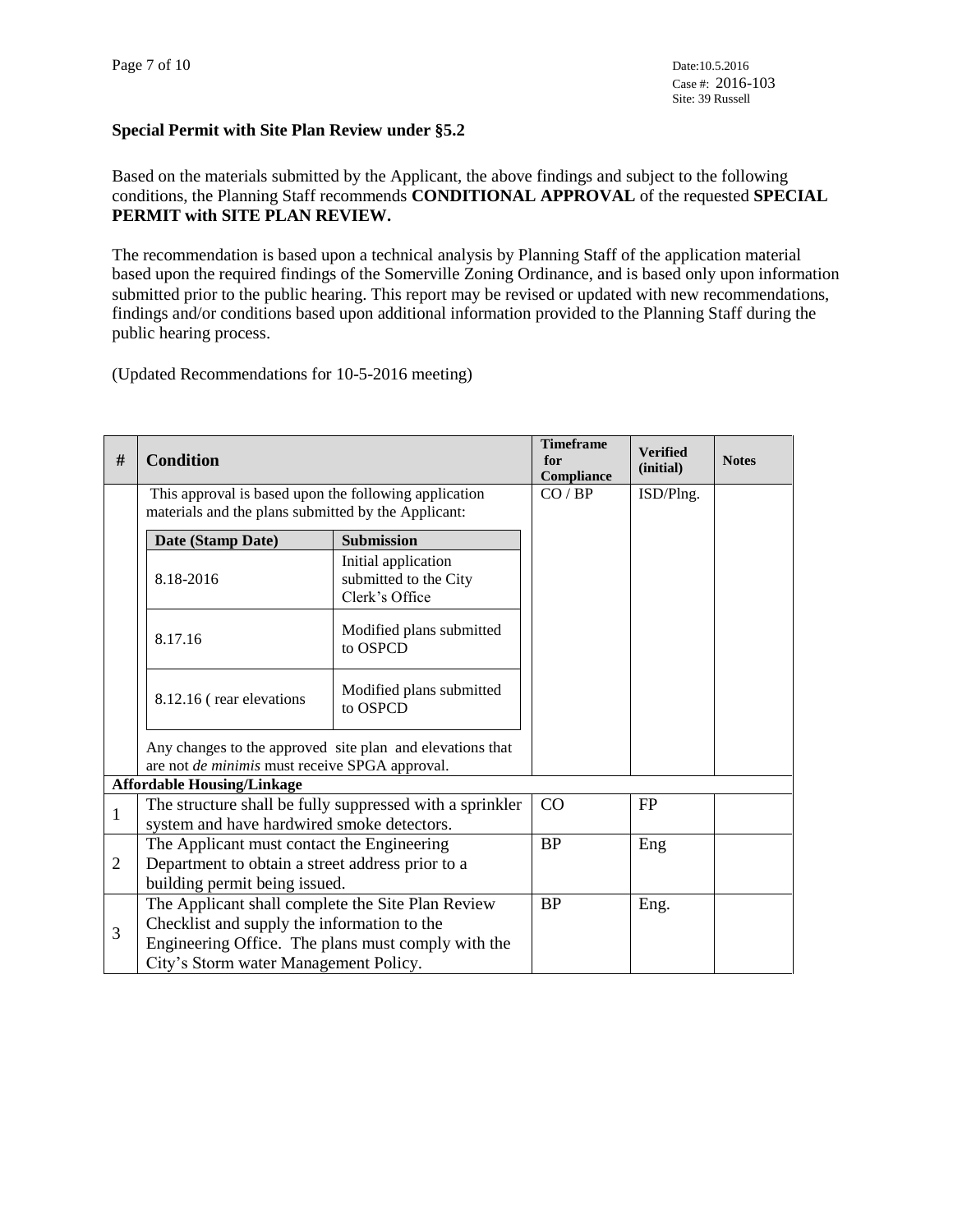| $\overline{4}$ | New sanitary connection flows over 2,000 GPD<br>require a removal of infiltration and/or inflow by the<br>Applicant. This will be achieved by submitting a<br>mitigation payment, established by the City Engineers<br>Office, to the City based on the cost per gallon of I/I to<br>be removed from the sewer system and a removal ratio<br>of 4:1. If a different ratio of removal or mitigation<br>payment amount is adopted by the Board of Aldermen<br>prior to the Applicant receiving a Certificate of<br>Occupancy, payment will be adjusted to the BOA rate.<br>The Applicant shall work with Engineering and meet<br>this condition before a certificate of occupancy is<br>issued. | CO                       | Eng.       |  |
|----------------|-----------------------------------------------------------------------------------------------------------------------------------------------------------------------------------------------------------------------------------------------------------------------------------------------------------------------------------------------------------------------------------------------------------------------------------------------------------------------------------------------------------------------------------------------------------------------------------------------------------------------------------------------------------------------------------------------|--------------------------|------------|--|
|                | Because of the history of the site and the intended use,<br>the Applicant shall, prior to issuance of any demolition<br>permit and/or any building permit for the project,<br>provide to the Planning Department and the<br><b>Inspectional Services Division:</b>                                                                                                                                                                                                                                                                                                                                                                                                                            | Demolition<br>Permit     | Plng/ISD   |  |
| 5              | a copy of the Response Action Outcome (RAO)<br>a)<br>Statement, signed by a Licensed Site Professional<br>(LSP) and filed with DEP, verifying that a level<br>of no significant risk for the proposed residential<br>use has been achieved at the site; or                                                                                                                                                                                                                                                                                                                                                                                                                                    |                          |            |  |
|                | if remediation has not reached the RAO stage, a<br>statement signed by an LSP describing (i) the<br>management of oil and hazardous materials/waste at<br>the site, including release abatement measures<br>intended to achieve a level of no significant risk for<br>residential use at the site, treatment and storage on<br>site, transportation off-site, and disposal at authorized<br>facilities, (ii) a plan for protecting the health and safety<br>of workers at the site, and (iii) a plan for monitoring<br>air quality in the immediate neighborhood.                                                                                                                             |                          |            |  |
| 6              | The Applicant shall submit a proposed drainage report,<br>stamped by a registered PE in Massachusetts that<br>demonstrates compliance with the City's storm water<br>policy.                                                                                                                                                                                                                                                                                                                                                                                                                                                                                                                  | <b>BP</b>                | Eng.       |  |
|                |                                                                                                                                                                                                                                                                                                                                                                                                                                                                                                                                                                                                                                                                                               |                          |            |  |
| 7              | The Applicant shall develop a demolition plan in<br>consultation with the City of Somerville Inspectional<br>Services Division. Full compliance with proper<br>demolition procedures shall be required, including<br>timely advance notification to abutters of demolition<br>date and timing, good rodent control measures (i.e.<br>rodent baiting), minimization of dust, noise, odor, and<br>debris outfall, and sensitivity to existing landscaping<br>on adjacent sites.                                                                                                                                                                                                                 | Demolition<br>Permitting | <b>ISD</b> |  |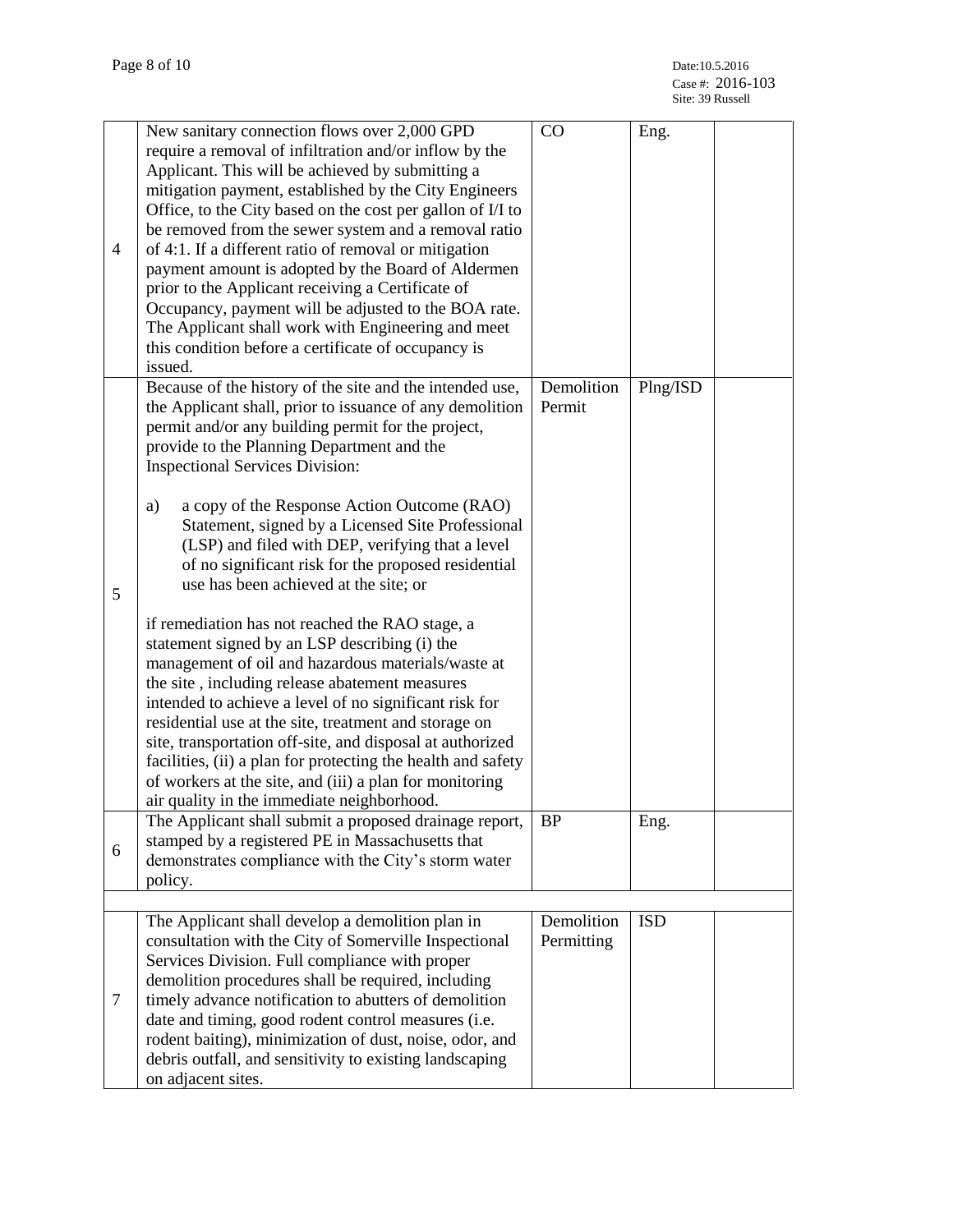| 8  | The Applicant must contact the Engineering<br>Department to coordinate the timeline for cutting or<br>opening the street and/or sidewalk for utility<br>connections or other construction. There is a<br>moratorium on opening streets from November 1st to<br>April 1st and there is a list of streets that have<br>additional opening restrictions.                                                                            | <b>BP</b>                  | Eng        |                                                                              |
|----|----------------------------------------------------------------------------------------------------------------------------------------------------------------------------------------------------------------------------------------------------------------------------------------------------------------------------------------------------------------------------------------------------------------------------------|----------------------------|------------|------------------------------------------------------------------------------|
| 9  | The Applicant shall conduct a survey of foundations<br>and buildings adjacent to the site prior to construction<br>and shall address concerns about impact to these<br>structures from project construction. The survey shall<br>also include the location of any alleged underground<br>foundation linkage between structures on the site.                                                                                      | <b>BP</b>                  | ISD/Plng   |                                                                              |
| 10 | The Applicant shall submit a proposed drainage report,<br>stamped by a registered PE in Massachusetts that<br>demonstrates compliance with the City's storm water<br>policy.                                                                                                                                                                                                                                                     | <b>BP</b>                  | Eng.       |                                                                              |
| 11 | The applicant shall post the name and phone number<br>of the general contractor at the site entrance where it is<br>visible to people passing by.                                                                                                                                                                                                                                                                                | During<br>Constructio<br>n | Plng.      |                                                                              |
| 12 | Approval is subject to the Applicant's and/or<br>successor's right, title and interest in the property.                                                                                                                                                                                                                                                                                                                          | Cont.                      | Plng.      | Deed<br>submitte<br>$d \&$<br>applicati<br><sub>on</sub><br>formed<br>signed |
| 13 | The Applicant shall at his expense replace any existing<br>equipment (including, but not limited to street sign<br>poles, signs, traffic signal poles, traffic signal<br>equipment, wheel chair ramps, granite curbing, etc)<br>and the entire sidewalk immediately abutting the<br>subject property if damaged as a result of construction<br>activity. All new sidewalks and driveways must be<br>constructed to DPW standard. | CO                         | <b>DPW</b> |                                                                              |
| 14 | All construction materials and equipment must be<br>stored onsite. If occupancy of the street layout is<br>required, such occupancy must be in conformance<br>with the requirements of the Manual on Uniform<br>Traffic Control Devices and the prior approval of the<br>Traffic and Parking Department must be obtained.                                                                                                        | During<br>Constructio<br>n | T&P        |                                                                              |
| 15 | Applicant shall provide final material samples for<br>siding, trim, windows, and doors (to the Design<br>Review Committee for review and comment and) to<br>Planning Staff for review and approval prior to<br>construction.                                                                                                                                                                                                     | <b>BP</b>                  | Plng.      |                                                                              |